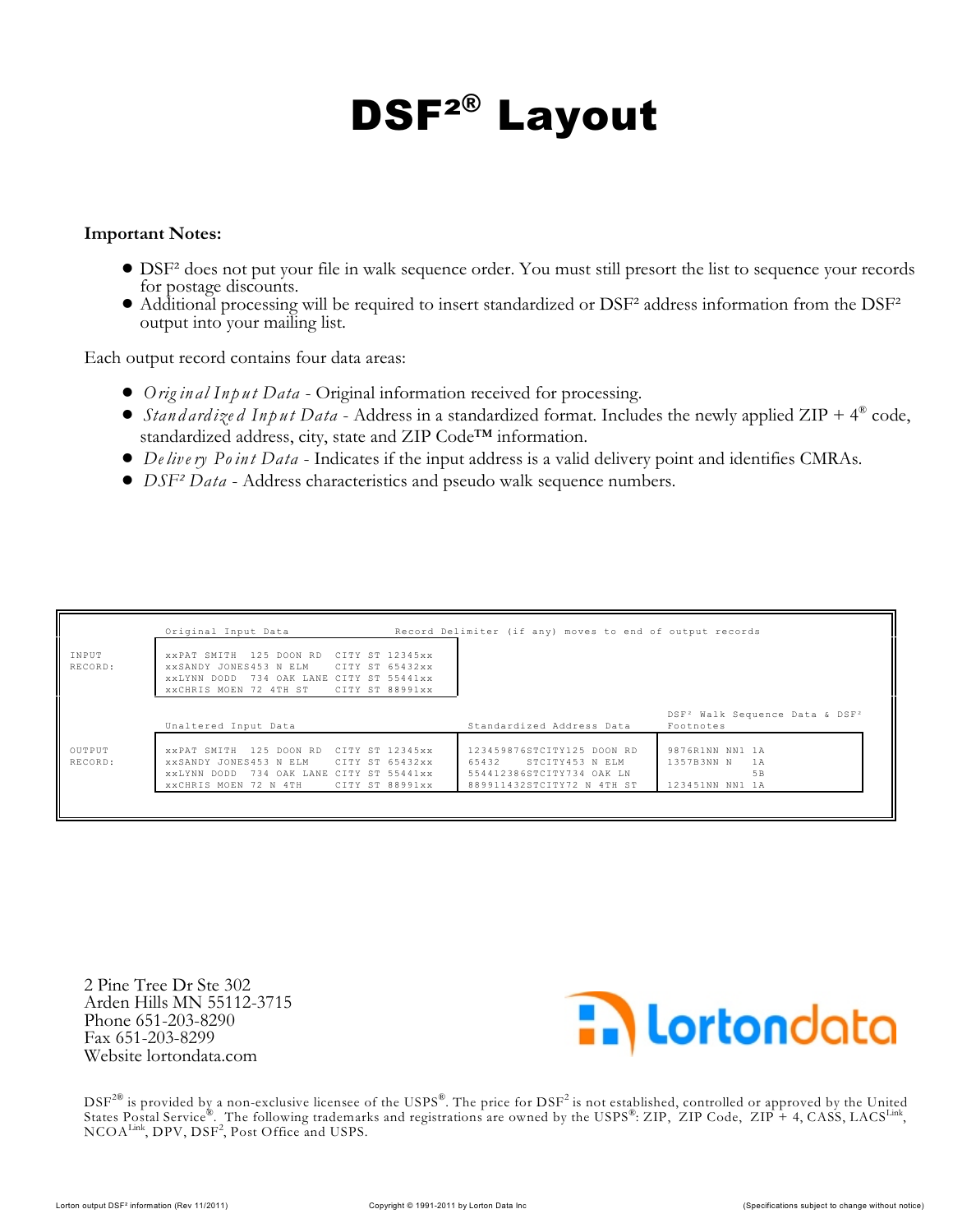| <b>Field Name</b>   | Begin | End | Len | <b>Description</b>                                                                                                                                                                               |
|---------------------|-------|-----|-----|--------------------------------------------------------------------------------------------------------------------------------------------------------------------------------------------------|
| Original Input Data | 001   | 200 | 200 | Original input data padded to 200 characters.                                                                                                                                                    |
|                     |       |     |     | NOTE: For lists with a record length greater than 200 characters, the original input data will be<br>padded to the next higher multiple of 100. All subsequent fields will be moved accordingly. |

STANDARDIZED DATA (Positions 201-435) Field positions valid for input record length of 200 characters or less.

| <b>Field Name</b> | Begin | End | Len | Description                                                                                                                                                                                                                                                                                                           |
|-------------------|-------|-----|-----|-----------------------------------------------------------------------------------------------------------------------------------------------------------------------------------------------------------------------------------------------------------------------------------------------------------------------|
| STD_ZIP           | 201   | 205 | 005 | Standardized ZIP Code                                                                                                                                                                                                                                                                                                 |
| STD_ZIP4          | 206   | 209 | 004 | $ZIP + 4 Code$                                                                                                                                                                                                                                                                                                        |
| STD_STATE         | 210   | 211 | 002 | Standardized State Code                                                                                                                                                                                                                                                                                               |
| STD_CITY          | 212   | 239 | 028 | Standardized City                                                                                                                                                                                                                                                                                                     |
| STD_CITY13        | 240   | 252 | 013 | USPS <sup>®</sup> 13 Character City Abbreviation                                                                                                                                                                                                                                                                      |
| STD_DELADR        | 253   | 300 | 048 | Standardized Delivery (Primary) Address                                                                                                                                                                                                                                                                               |
| STD_SECADR        | 301   | 340 | 040 | <b>Standardized Secondary Address</b>                                                                                                                                                                                                                                                                                 |
| STD_URBAN         | 341   | 368 | 028 | Puerto Rico Urbanization Flag                                                                                                                                                                                                                                                                                         |
| STD_DLVPNT        | 369   | 370 | 002 | Delivery Point Barcode (DPBC)                                                                                                                                                                                                                                                                                         |
| STD_CHKDGT        | 371   | 371 | 001 | <b>DPBC Check Digit</b>                                                                                                                                                                                                                                                                                               |
| STD_CRRT          | 372   | 375 | 004 | <b>Carrier Route Code</b>                                                                                                                                                                                                                                                                                             |
| STD_LOTNO         | 376   | 379 | 004 | Line of Travel Number                                                                                                                                                                                                                                                                                                 |
| STD_LOTORD        | 380   | 380 | 001 | Line of Travel Order                                                                                                                                                                                                                                                                                                  |
| STD_ZIPFLG        | 381   | 381 | 001 | ZIP <sup>®</sup> flag indicates whether or not the input ZIP Code was changed<br>1 = ZIP Code verified<br>2 = ZIP Code corrected<br>Blank = ZIP Code not verified                                                                                                                                                     |
| STD_CTYCHG        | 382   | 382 | 001 | Indicator of city name change<br>$Y = City$ name has changed<br>$N = City$ name has not changed                                                                                                                                                                                                                       |
| NDI_APTIND        | 383   | 383 | 001 | National Deliverability Index apartment indicator<br>1 = Apartment address without apartment number<br>2 = Apartment address with apartment number (affirmed)<br>Blank = Not apartment address                                                                                                                        |
| NDI_RRIND         | 384   | 384 | 001 | National Deliverability Index rural route indicator<br>1 = RR/HC address without Box No<br>2 = RR/HC address with Box No (affirmed)<br>Blank = Not RR/HC address                                                                                                                                                      |
| STD_ZIPCLS        | 385   | 385 | 001 | The ZIP classification code describes the area that five-digit ZIP Code serves<br>M = Military ZIP Code<br>P = ZIP Code serves PO Boxes only<br>U = Unique ZIP Code (assigned to a single organization)<br>Blank = Standard ZIP Code                                                                                  |
| STD APOFPO        | 386   | 386 | 001 | Indicates active or inactive APO/FPO codes based on the USPS APO/FPO ZIP ranges and the USPS<br>city/state file<br>A = Active APO/FPO ZIP Code<br>N = Inactive APO/FPO ZIP Code<br>Blank = Not applicable                                                                                                             |
| STD_CNTYNO        | 387   | 389 | 003 | <b>County Number</b>                                                                                                                                                                                                                                                                                                  |
| STD LACSIN        | 390   | 390 | 001 | LACS <sup>Link®</sup> Indicator<br>$Y =$ Address might need 9-1-1 conversion (from box to street address)<br>$N =$ Address does not need conversion<br>Blank = Address was not assigned (not $ZIP + 4$ coded)                                                                                                         |
| STD_GENDER        | 391   | 391 | 001 | Gender<br>M=Male<br>F=Female<br>Blank=Unknown                                                                                                                                                                                                                                                                         |
| STD_Z4EWS         | 392   | 392 | 001 | Early Warning System<br>Y = Identifies new addresses (new construction or renovated buildings) that are not yet incorporated into<br>postal databases. Do not delete these addresses. ZIP + 4 processing should be able to assign carrier<br>route codes and ZIP + 4 codes within 30-45 days.<br>$N = Not applicable$ |
| STD_FTNTAA        | 393   | 394 | 002 | Input Address Matched to ZIP + 4 File                                                                                                                                                                                                                                                                                 |
| STD_FTNTA1        | 395   | 396 | 002 | Input Address Not Matched to ZIP + 4 File                                                                                                                                                                                                                                                                             |
| STD FTNTA2        | 397   | 398 | 002 | Reserved for Future Use - Formerly 'Alias Street Matched to ZIP + 4 Base Street'                                                                                                                                                                                                                                      |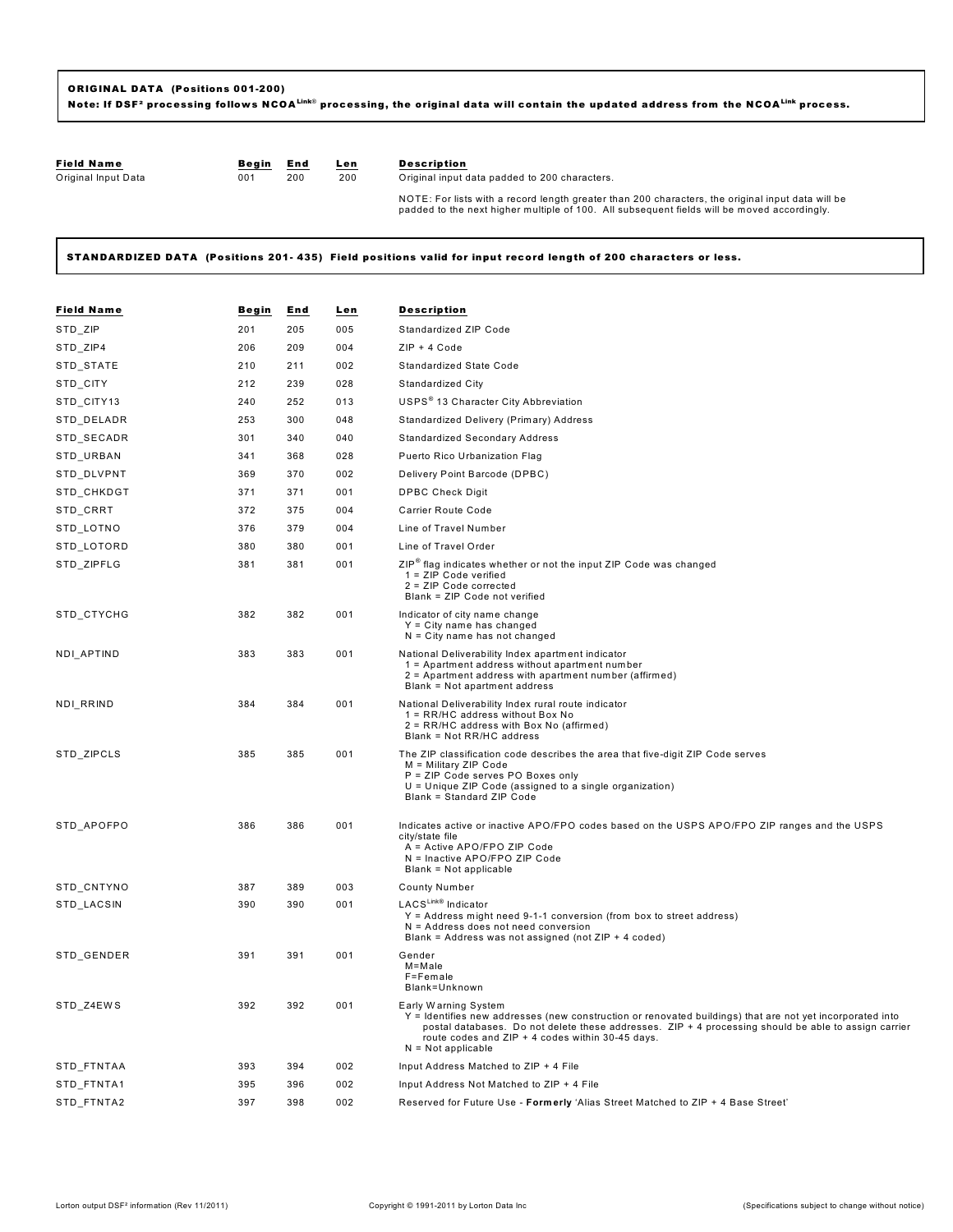## **STANDARDIZED/ZIP + 4 DATA (Positions 201- 435) - continued. Field positions valid for input record length of 200 characters or less.**

| <b>Field Name</b> | Begin | End | Length | <b>Description</b>                                                                                                                                                                                                                                                                                                                                                                                                                             |
|-------------------|-------|-----|--------|------------------------------------------------------------------------------------------------------------------------------------------------------------------------------------------------------------------------------------------------------------------------------------------------------------------------------------------------------------------------------------------------------------------------------------------------|
| STD FTNTA3        | 399   | 400 | 002    | Reserved for Future Use - Formerly 'Matched to ZIP + 4 Alternate'                                                                                                                                                                                                                                                                                                                                                                              |
| RESERVED1         | 401   | 402 | 002    | Reserved for Future Use                                                                                                                                                                                                                                                                                                                                                                                                                        |
| STD FTNTD         | 403   | 403 | 001    | Corrected City Name and/or State Information                                                                                                                                                                                                                                                                                                                                                                                                   |
| STD FTNTE         | 404   | 404 | 001    | Corrected primary address<br><b>Street Address</b><br>1.Added or corrected directional<br>2. Corrected street name spelling<br>3.Added or corrected suffix<br>Rural Route or Highway Contract<br>Added or corrected Route or Box indicators (e.g. "RR NN", "BOX NN", or "HC NN BOX NN").<br>PO Box<br>Corrected Box indicators (e.g. "PO BOX NN")<br><b>General Delivery</b><br>Corrected General Delivery indicators (e.g. GENERAL DELIVERY") |
| STD_FTNTF         | 405   | 405 | 001    | Corrected and/or abbreviated the secondary address descriptor (e.g. "SUITE", "APARTMENT", "ROOM", etc<br>and/or corrected the apartment number. (e.g. transposed alphanumeric conditions such as, "J7" is "7J").                                                                                                                                                                                                                               |
| RESERVED2         | 406   | 406 | 001    | Reserved for Future Use                                                                                                                                                                                                                                                                                                                                                                                                                        |
| STD FTNTH         | 407   | 407 | 001    | Corrected or Added the 5-Digit ZIP Code                                                                                                                                                                                                                                                                                                                                                                                                        |
| RESERVED3         | 408   | 408 | 001    | Reserved for Future Use                                                                                                                                                                                                                                                                                                                                                                                                                        |
| STD FTNTJ         | 409   | 409 | 001    | Failure to match last line of address<br>Could not validate the city name, state and Zip Code on this address. This address cannot be correctly<br>processed by automated equipment and may be undeliverable.                                                                                                                                                                                                                                  |
| STD_FTNTK         | 410   | 410 | 001    | Multiple Match to Primary Address; Address Matched to more than One Address Record.                                                                                                                                                                                                                                                                                                                                                            |
| STD_FTNTK1        | 411   | 412 | 002    | Multiple Match Due to Incorrect Directional                                                                                                                                                                                                                                                                                                                                                                                                    |
| STD FTNTK2        | 413   | 414 | 002    | Multiple Match Due to Missing or Incorrect Suffix                                                                                                                                                                                                                                                                                                                                                                                              |
| STD_FTNTL         | 415   | 415 | 001    | Multiple match in secondary address<br>Possible reason is missing or incorrect secondary descriptor (e.g. "SUITE", "APARTMENT", "ROOM", etc.).<br>Note: Apartment buildings can have deliveries to Suite 1 and Apartment 1.                                                                                                                                                                                                                    |
| STD FTNTM1        | 416   | 416 | 002    | Reserved for Future Use - Formerly 'Missing Street Number'                                                                                                                                                                                                                                                                                                                                                                                     |
| STD_FTNTM2        | 418   | 419 | 002    | Address not found<br>1. No such address exists<br>2. Transposed or incorrect address number<br>3. Incorrectly spelled street name<br>This address cannot be processed correctly on automated equipment and may be undeliverable                                                                                                                                                                                                                |
| STD_FTNTM3        | 420   | 421 | 002    | No Such Primary Number Exists                                                                                                                                                                                                                                                                                                                                                                                                                  |
| STD_FTNTM4        | 422   | 423 | 002    | Reserved for Future Use - Formerly 'Firm Name Not Matched'                                                                                                                                                                                                                                                                                                                                                                                     |
| STD FTNTN1        | 424   | 425 | 002    | Missing secondary address number in a multiple $ZIP + 4$ coded building                                                                                                                                                                                                                                                                                                                                                                        |
| STD_FTNTN2        | 426   | 427 | 002    | Secondary number not found<br>1. No such address exists<br>2. Transposed or incorrect number                                                                                                                                                                                                                                                                                                                                                   |
| STD FTNTP1        | 428   | 429 | 002    | Missing (RR or HC) Box Number                                                                                                                                                                                                                                                                                                                                                                                                                  |
| STD_FTNTP2        | 430   | 431 | 002    | (RR or HC) Box Number Not on ZIP + 4 File                                                                                                                                                                                                                                                                                                                                                                                                      |
| STD_FTNTQ1        | 432   | 433 | 002    | Missing PO Box Number                                                                                                                                                                                                                                                                                                                                                                                                                          |
| STD FTNTQ2        | 434   | 435 | 002    | PO Box number not found on ZIP + 4 file<br>1.No such address exists<br>2. Transposed or incorrect Box number                                                                                                                                                                                                                                                                                                                                   |

**DPV**<sup>®</sup> DATA (Positions 436-455) Field positions valid for input record length of 200 characters or less.

| <b>Field Name</b> | Begin | End | Length | <b>Description</b>                                                       |
|-------------------|-------|-----|--------|--------------------------------------------------------------------------|
| DPV FTNTAA        | 436   | 437 | 002    | Input Address Matched to ZIP + 4 File                                    |
| DPV FTNTA1        | 438   | 439 | 002    | Input Address Not Matched to ZIP + 4 File                                |
| DPV FTNTBB        | 440   | 441 | 002    | Input Address Matched to DPV File                                        |
| DPV FTNTCC        | 442   | 443 | 002    | Input Address Matched to DPV File - Number Present but Invalid Secondary |
| DPV FTNTM1        | 444   | 445 | 002    | Input Missing Street Number                                              |
| DPV FTNTM3        | 446   | 447 | 002    | Input Address Primary Number Invalid                                     |
| DPV FTNTN1        | 448   | 449 | 002    | Matched to DPV - Highrise; Missing Secondary Number                      |
| DPV FTNTP1        | 450   | 451 | 002    | Input Address Missing PO, RR or HC Box Number                            |
| DPV FTNTRR        | 452   | 453 | 002    | Matched to a CMRA                                                        |
| DPV FTNTR1        | 454   | 455 | 002    | Matched to a CMRA - PMB or # Missing                                     |